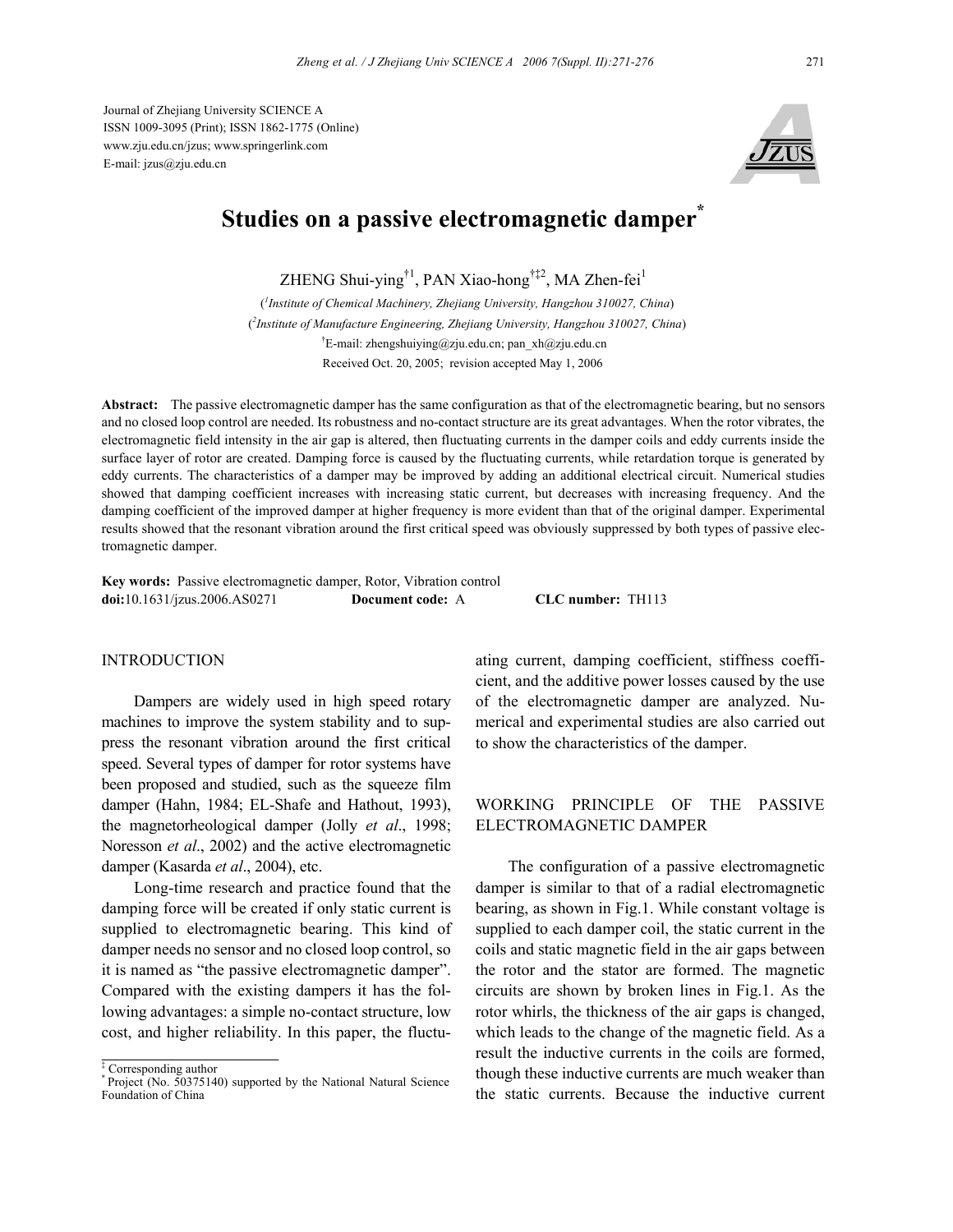varies with time, it is called "the fluctuating current" in order to distinguish it from the static current. The fluctuating current and the rotor displacement have the same frequency, but different phases. This phase difference is the primary reason why the damping force is generated.



**Fig.1 Structure of a passive damper** 

## **Analysis of the damping force**

To simplify, the displacement in vertical direction may be supposed to be  $y=y_0e^{j\omega t}$  (j is the unit of imaginary parts) while the rotor whirls, then the fluctuating current can be supposed to be  $i_y$ =  $i_0 e^{j(\omega t + \varphi_i)}$ . Assuming that the eddy current effects, edge effects and material path reluctance are neglected, the magnetic flux can be calculated by applying Ampere's Law:

$$
\phi = \frac{\mu_0 S N (I_0 - i_y)}{2(C - y \cos \alpha)},\tag{1}
$$

where  $\mu_0$  is the vacuum magnetic inductivity,  $I_0$  is the static current, *S* is the cross section area of a magnetic pole, *N* is the number of coils, *C* is the static thickness of the air gap, and  $\alpha$  is the angle between the radial magnetic circuit and the coordinate which intersects the magnetic circuit, as shown in Fig.1.

The electrical loop of the damper is shown in Fig.2 (without additional circuit in the dashed-frame). Substituting Eq.(1) into the loop's voltage equation, 1  $N \frac{\mathrm{d}\phi}{\mathrm{d}t} + R_1 I = U,$ *t*  $\frac{\phi}{A}$ +R<sub>1</sub>I=U, a new differential equation can be obtained:

$$
-\frac{\mu_0 S N^2}{2C} \frac{di_y}{dt} + \frac{\mu_0 S N^2 I_0 \cos \alpha}{2C^2} \frac{dy}{dt} + R_1 (I_0 - i_y) = U, (2)
$$

where  $R$  is the coil's resistance,  $U$  is the voltage of constant voltage source.

Eq.(2) can be divided into two parts, time independent and time dependent. With the previous suppositions,  $y$  and  $i_y$ , the following equations are formed:

$$
U - I_0 R_1 = 0,\t\t(3)
$$

$$
jK_1i_0e^{j(\omega t + \varphi_i)} - jK_2y_0e^{j\omega t} + R_1i_0e^{j(\omega t + \varphi_i)} = 0, \qquad (4)
$$

where 
$$
K_1 = \frac{\mu_0 S N^2 \omega}{2C}
$$
,  $K_2 = \frac{\mu_0 S N^2 I_0 \omega \cos \alpha}{2C^2}$ .



**Fig.2 Equivalent circuit electromagnetic damper** 

Solving Eq.(3) and Eq.(4) yields the static and the fluctuating currents:

$$
I_0 = U/R_1,\tag{5}
$$

$$
i_y = K_i e^{j\varphi_i} y,\tag{6}
$$

where  $K_i$  is magnifying coefficient,  $\varphi_i$  is the phase difference,

$$
K_{i} = \frac{\mu_{0} S N^{2} I_{0} \omega \cos \alpha}{C \sqrt{(\mu_{0} S N^{2} \omega)^{2} + (2R_{1} C)^{2}}},
$$

$$
\varphi_{i} = \arctg \frac{2 C R_{1}}{\mu_{0} S N^{2} \omega}.
$$

Usually the damper's structure is symmetrical, so every magnetic pole's parameter, the number of coils, the coil's resistance, the air gaps' static thickness are the same, and while it is working, the damper coils in the same direction usually are connected to the same constant voltage source, so the static currents are equal. As the rotor is whirling, the phase of the rotor displacement for the up and down electromagnet poles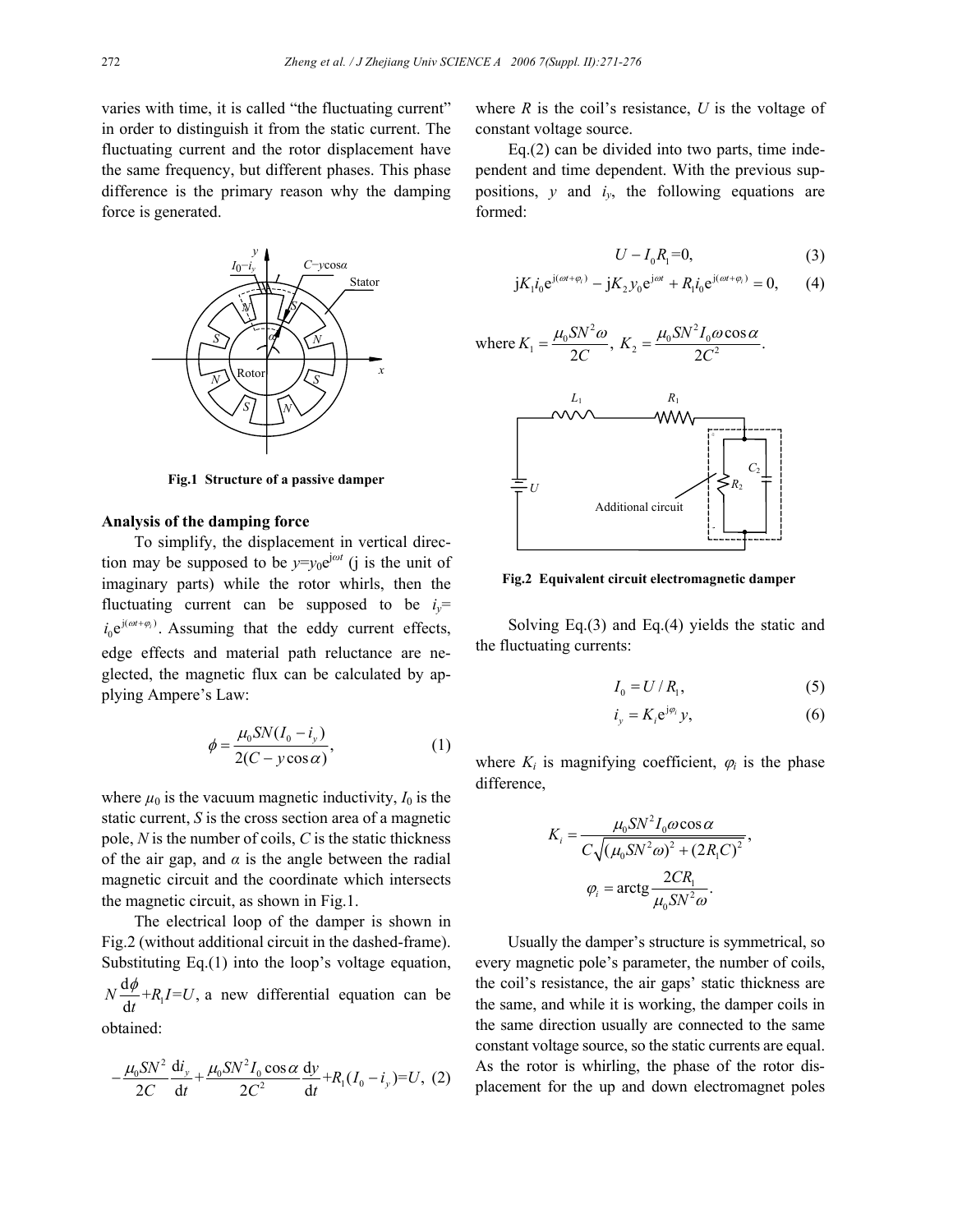has a difference of  $\pi$ , so it can be obtained from Eq.(6) that the fluctuating currents in the two electromagnet coils have a phase difference of  $\pi$  too. Then, the radial electromagnetic attraction forces between the vertical electromagnet poles and the rotor can be calculated by Eq.(7) with Maxwell's stress tensor:

$$
F_{y} = \frac{\mu_{0} SN^{2} \cos \alpha}{4} \left[ \frac{(I_{0} - i_{y})^{2}}{(C - y \cos \alpha)^{2}} - \frac{(I_{0} + i_{y})^{2}}{(C + y \cos \alpha)^{2}} \right].
$$
\n(7)

Since the displacement *y* is only a tiny amount compared with air gaps' static thickness *C*, and the fluctuating current  $i<sub>v</sub>$  is also a tiny amount compared with static current  $I_0$ , the force  $F_y$  can be expanded with Taylor series at the point  $(y=0, i_y=0)$ . When higher order elements are ignored, the linear expression of  $F_v$  is:

where

$$
F_y = -j\omega K_c y - K_d y - K_n y,\tag{8}
$$

$$
K_{\rm c} = \frac{2\mu_{0}^{2}S^{2}N^{4}I_{0}^{2}R_{\rm i}\cos^{2}\alpha}{C^{2}[(\mu_{0}SN^{2}\omega)^{2} + (2R_{\rm i}C)^{2}]},
$$
  
\n
$$
K_{\rm d} = \frac{\mu_{0}^{3}S^{3}N^{6}I_{0}^{2}\omega^{2}\cos^{2}\alpha}{C^{3}[(\mu_{0}SN^{2}\omega)^{2} + (2R_{\rm i}C)^{2}]},
$$
  
\n
$$
K_{\rm n} = -\frac{\mu_{0}SN^{2}I_{0}^{2}\cos^{2}\alpha}{C^{3}}.
$$

It is easy to understand by Eq.(8) that  $K_c$  and  $K_d$ are the damping coefficient and the stiffness coefficient respectively caused by the fluctuating current, while  $K_n$  is a negative stiffness coefficient similar to that of the electromagnetic bearing, which is independent from the fluctuating current.

# **Improvement**

According to the calculation formula of  $K_c$  it can be seen that the damping coefficient is directly proportional to the square of static current. Unfortunately, the static current cannot be increased infinitely because the magnetic flux density in the magnetic medium will be saturated. On the other hand, the problems of retardation torque, additional power loss, heat generation will become more serious and the reduction of system stiffness will deteriorate sharply.

To improve the damping characteristic of the passive electromagnetic damper at the fixed static current, the new method of adding an additional circuit is put forward, shown by dashed-frame in Fig.2.  $L_1$  and  $R_1$  are respectively the equivalent inductance and resistance of the damper coil.  $R_2$  and  $C_2$  are the additional capacitance and resistance. Analyzing this electrical circuit by the same method as shown above, formulas for calculating damping and stiffness coefficients are deduced as follows:

$$
K_{c} = 2(\mu_{0}SN^{2}I_{0} \cos \alpha)^{2}(R_{1}+R_{2}+R_{1}R_{2}^{2}C_{2}^{2}\omega^{2})
$$
  
\n
$$
/ \{C^{2}[(\mu_{0}SN^{2}\omega+2CR_{1}R_{2}C_{2}\omega)^{2} \qquad (9)
$$
  
\n
$$
+ (2R_{1}C+2R_{2}C - \mu_{0}SN^{2}R_{2}C_{2}\omega^{2})^{2}]\},
$$
  
\n
$$
K_{d} = (\mu_{0}SN^{2}I_{0}\omega \cos \alpha)^{2}(\mu_{0}SN^{2}+\mu_{0}SN^{2}\omega^{2}R_{2}^{2}C_{2}^{2})
$$
  
\n
$$
-2CR_{2}^{2}C_{2})/\{C^{3}[(\mu_{0}SN^{2}\omega+2CR_{1}R_{2}C_{2}\omega)^{2} \quad (10)
$$
  
\n
$$
+(2R_{1}C+2R_{2}C - \mu_{0}SN^{2}R_{2}C_{2}\omega^{2})^{2}]\},
$$
  
\n
$$
K_{n} = -\mu_{0}SN^{2}I_{0}^{2} \cos^{2} \alpha/C^{3}.
$$
  
\n(11)

#### **Analysis of additive power loss**

When an unlaminated rotor rotates in a passive electromagnetic damper, eddy currents are caused to flow inside the conducting material of the rotor. These eddy currents change the magnetic field of the passive damper and, therefore, the forces on the rotor depend on the eddy currents. In addition to the radial force, a tangential force acts on the rotor. It needs to be clarified that the effect of the eddy currents on the radial force is smaller, so it is ignored when analyzing the damping effect in the foregoing part.

The tangential force causes a retardation torque that has already been measured in many magnetic bearing systems. The existence of the retardation torque results in the changing of the rotating speed, the additive power loss, the heating of the rotor and other problems. For proper designing of a passive electromagnetic damper the tangential force must be considered.

The analytical model deduced by Ahrens and Kucera (1996) may be used to calculate the magnetic fields and tangential force  $F_t$ . This analytical solution has some advantages compared with numerical results achieved by finite element analysis because it gives a better insight into the problem. Furthermore, numerical calculations often do not succeed.

Then the additive power loss may be obtained: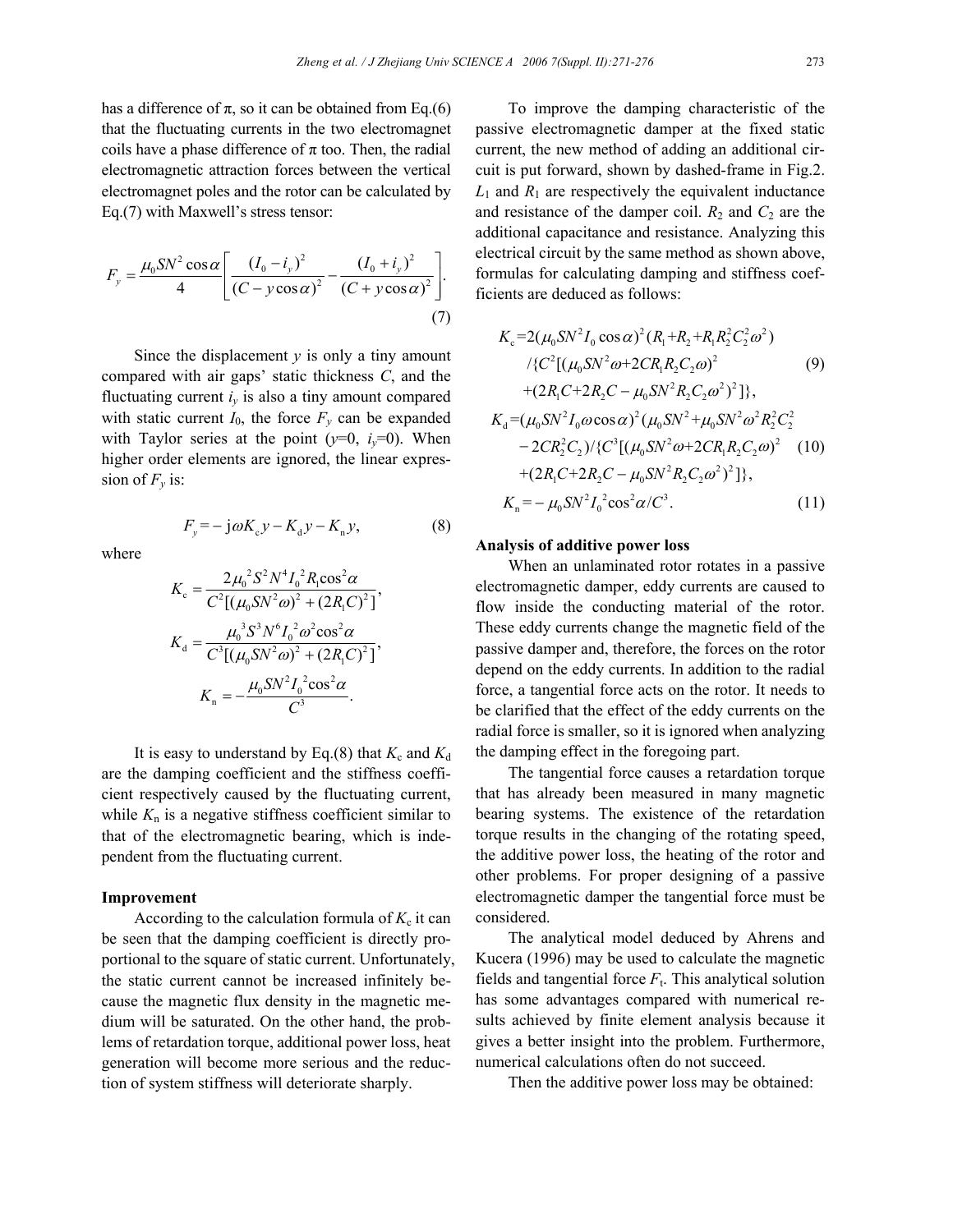$$
P = F_t r \omega, \tag{12}
$$

where *r* is the rotor radius.

#### NUMERICAL STUDIES

The rotor system with passive electromagnetic damper used in numerical and experimental studies is shown in Fig.3. The shaft is supported by two roller bearings, and the disc surrounded by the damper is mounted in the middle of the shaft. The rotor is driven by direct current gearshift electromotor through a flexible coupling. The shaft diameter is 11 mm, and the distance between the two bearings is 410 mm. The damper is designed with 8 magnet poles and 4 independent coils (up, down, left and right), as shown in Fig.1. The parameters of the damper are listed in Table 1.



**Fig.3 Jeffcott rotor system** 

| Table 1 Parameters of the damper |  |
|----------------------------------|--|
|----------------------------------|--|

| Parameters                     | Value              |
|--------------------------------|--------------------|
| Rotor radius $(r)$             | 43.3 mm            |
| Coil turns $(N)$               | 720                |
| Air gap $(C)$                  | $0.65$ mm          |
| Pole area $(S)$                | $100 \text{ mm}^2$ |
| Coil resistance $(R)$          | $29 \Omega$        |
| Additional resistance $(R_2)$  | 50 $\Omega$        |
| Additional capacitance $(C_2)$ | $120 \mu F$        |

The characteristics of the passive electromagnetic damper are first studied by numerical calculation. The calculated damping and stiffness coefficients depending on the static currents are shown in Figs.4 and 5, respectively, by which the whirl frequency is 95 Hz. It can be seen that the curve for the damping coefficient  $K_c$  is a parabola with increasing static current and that the damping coefficient of the improved passive damper is more evident than that of the passive damper without additional circuit. The stiffness coefficient,  $K_z = K_d + K_n$ , is always negative and the absolute value of  $K_z$  increases with increasing static current. The critical speed of a rotor system will be reduced because of this negative stiffness.



**Fig.4 Damping coefficient vs static current** 



**Fig.5 Stiffness coefficient vs static current** 

Fig.6 presents the relationship between the damping coefficient and the whirl frequency, and the effect of varying capacitance on the damping coefficient. It can be seen that the damping coefficient decreases rapidly with increasing whirl frequency if there is no additional circuit. So the passive electromagnetic damper is suitable only for rotor systems with lower rotating speeds. But for relatively higher rotating speeds, the damping coefficient can be increased by adding an additional circuit. For example, the damping coefficient at 90 Hz may be increased by about 43% with both a capacitance of 120 µF and 80 µF. At 150 Hz it may be increased by 33% with a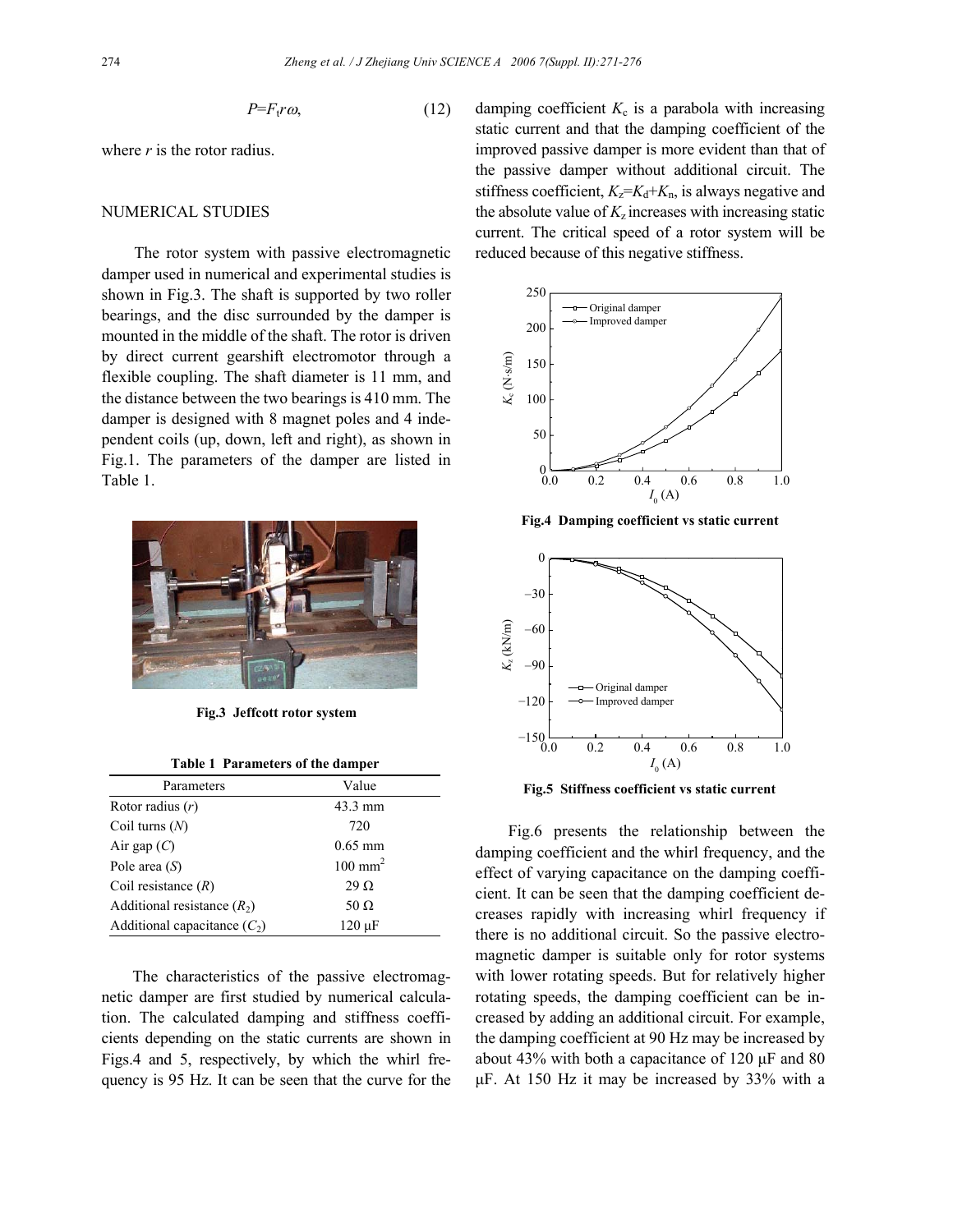capacitance of 120  $\mu$ F, 52% with a capacitance of 80  $\mu$ F and 84% with 40  $\mu$ F, respectively. The calculation results also showed that the damping effect may be further enhanced by increasing additional resistance *R*2. For different application the damping coefficient can be optimized for a special rotating speed by selecting suitable  $R_2$  and  $C_2$ .



**Fig.6 Damping coefficient vs whirl frequency** 

Fig.7 shows the curves of the additive power loss caused by retardation torque. It could be inferred that the additive power loss increases rapidly with increasing static current, particularly in unlaminated rotors working at high rotating speeds whose power loss is very big and cannot be ignored.



**Fig.7 Additive power loss vs whirl frequency** 

# EXPERIMENTS

In order to demonstrate the effect of the passive

electromagnetic damper, experiments are also carried out on the rotor system shown in Fig.3.

The electrical currents flowing through the coils and the displacement of the disc are first measured and analyzed by FFT in order to testify the existence of the fluctuating current when the rotor is rotating. The results are shown in Figs.8 and 9. During the measurement, the rotating speed was 4248 r/min and only the lower coil is working. The static current in the lower coil is 0.51 A. One can find that there really exists a fluctuating current and that both fluctuating current and disc displacement have the same frequency. This result proves that the fluctuating current is caused by rotor vibration and that its previous assumption is correct.



**Fig.8 Vertical displacement's frequency amplitude diagram** 



**Fig.9 Fluctuating current's frequency amplitude diagram** 

Experiments for the unbalance responses of the rotor at different frequencies were carried out afterwards. Four coils work together and the static current in each coil is 0.45 A. Fig.10 shows the Bode plots of the rotor system, from which it can be seen that the resonance amplitude is suppressed by the passive damper to less than 25% of the original one. It can be